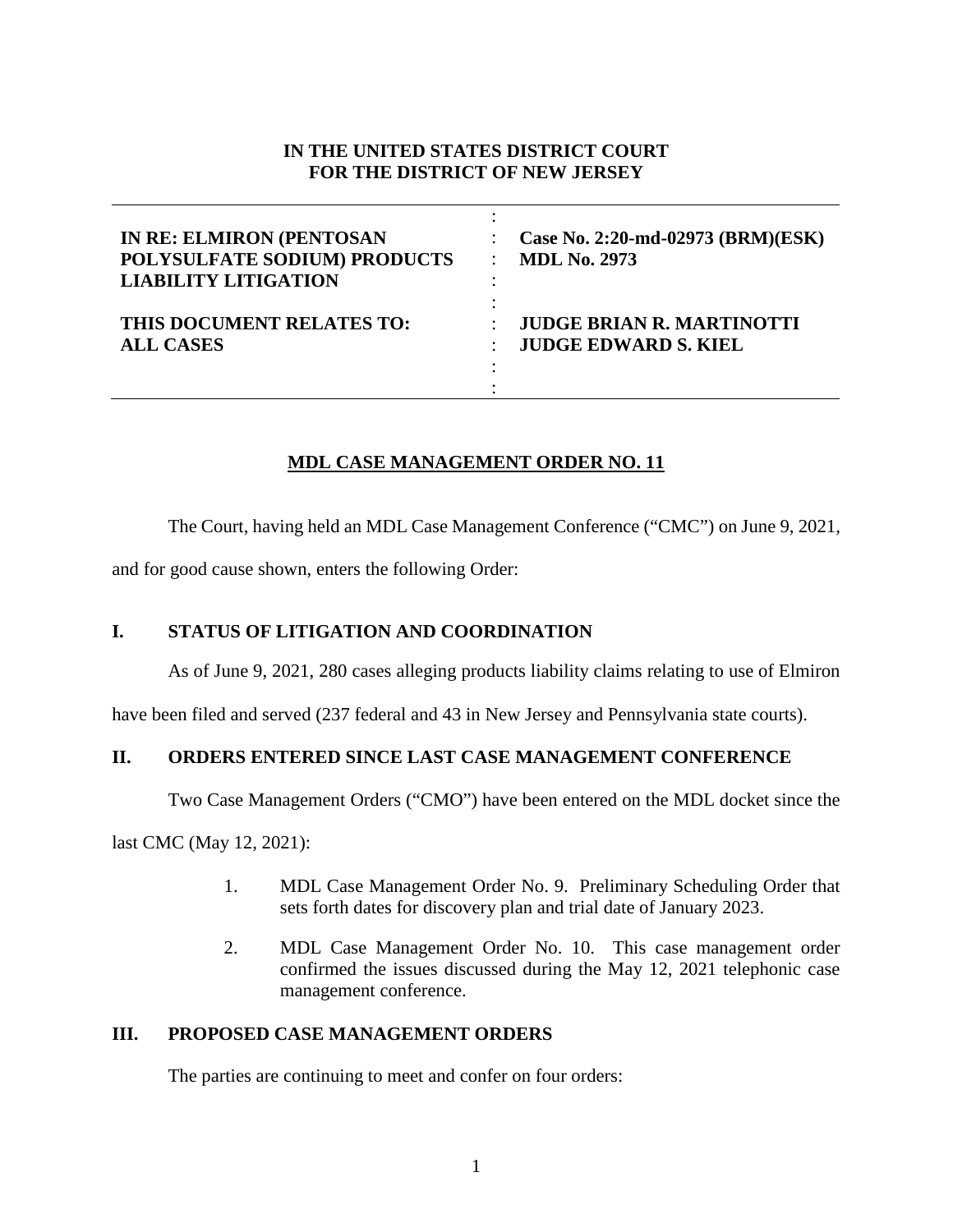- A. Common Benefit Order. Plaintiffs are preparing a proposed common benefit order, and the parties shall meet and confer in advance of submission to the Court.
- B. Science Day Order. The parties shall continue to meet and confer regarding Science Day scheduled for September 30, 2021, including logistics, attendance, and coordination.
- C. Teva Dismissals. The parties shall continue to meet and confer regarding limited discovery in the context of the dismissal of certain Teva entities.
- D. Bellwether Discovery. The parties shall continue to meet and confer regarding the timing and logistics of bellwether case selection and discovery.

#### **IV. DISCOVERY**

The parties shall continue to meet and confer relating to discovery issues generally, and any disputes shall be directed to Judge Polifroni.

#### **V. MOTION PRACTICE**

MDL CMO No. 1 administratively terminated all pending motions, except for *pro hac vice*  admission motions, so that the parties could meet and confer regarding the dismissal of claims and certain named defendants.

#### **VI. FUTURE CASE MANAGEMENT CONFERENCE DATES**

The next case management conference is scheduled for **Wednesday, July 7, 2021**. For the July 7, 2021 conference, Liaison Counsel, Lead Counsel for Plaintiffs, and Lead Counsel for Defendants shall appear via Zoom at 11:00 a.m. All other counsel shall appear via dial-in (to be circulated) at 12:00 p.m., unless otherwise provided by the Court. Counsel shall email their